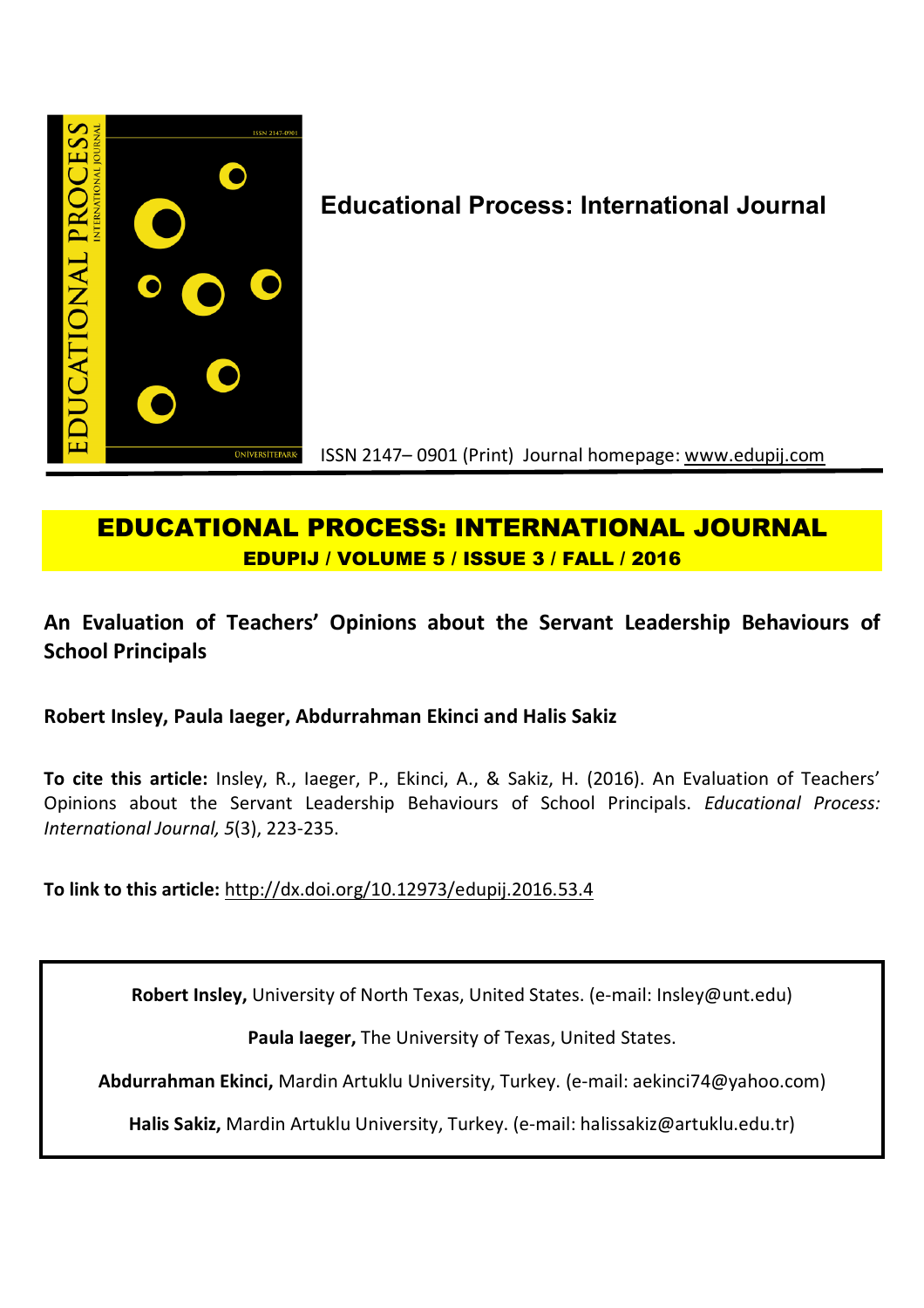### EDUPIJ / VOLUME 5 / ISSUE 3 / 2016 / pp. 223–235.

## **An Evaluation of Teachers' Opinions about the Servant Leadership Behaviours of School Principals**

### ROBERT INSLEY, PAULA IAEGER, ABDURRAHMAN EKINCI and HALIS SAKIZ

#### **Abstract**

The aim of this study was to determine the servant leadership behaviors that were displayed, or expected to be displayed, by principals towards the teaching staff at their schools, from the teachers' perspectives. The data was collected during focus group discussion with 12 teachers who were in service in primary and secondary schools. The teachers were chosen using the snowball sampling method. The data obtained from the participants was analyzed using content analysis. When the findings were evaluated, it was determined that the principals were not qualified enough to display servant leadership behaviors. Moreover, the teachers stated that principals should display servant leadership behaviors that are oriented towards community building, sharing, empathy, active listening, humility, and altruism. In this respect, it can be suggested that principals should receive servant leadership education through instructional programs that should be developed.

**Keywords:** servant leadership, school leadership, school management, principals.



**Eross@f** DOI: 10.12973/edupij.2016.53.4

………………………………………........….....………………………………...……………

EDUPIJ / ISSN 2147– 0901 © 2016 Copyright © 2016 by ÜNİVERSİTEPARK Limited edupij.com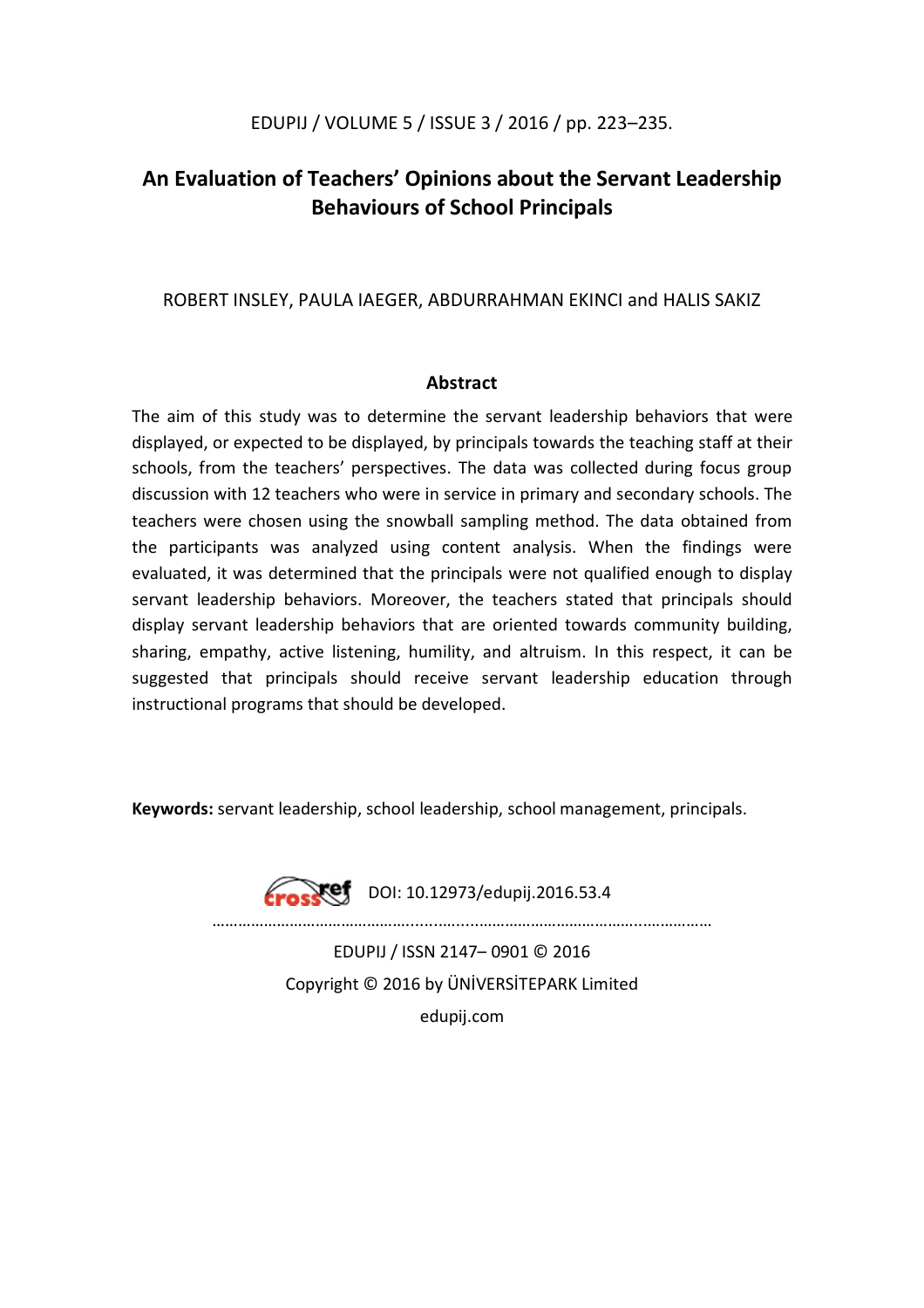#### **Introduction**

With the coming of the Industrial Revolution, managers tended to regard workers as objects; merely the operating gears of a machine. However, about a century ago, a different mentality which focused on the individual, emotional, and social needs of the workers and regarded workers as notable members of the management structure, replaced the former mentality (Spears, 2002). The focus of the new approach was on the needs of workers and the required personal characteristics and behaviors of managers. In this context, the concept of leader was stressed as opposed to the concept of manager. The concept of leader focuses more on influence rather than on authority in the workplace. There are various conceptualizations of different styles of leadership and behaviors in the literature. In this respect, studies concerning leadership constitute one of the more dynamic subjects in the field of management.

Within this framework, many studies have focused on the concept of servant leadership (Buchen, 1998; Collins, 2001; Dennis & Winston, 2003; Van Dierendonck, Nuijten, & Heeren, 2009; Page & Wong, 2000; Patterson, 2003; Russell, 2001; Russell & Stone, 2002). Some of these studies developed conceptual and relational approaches. The other part of them was oriented towards servant leadership behaviors and to design devices to measure those behaviors.

The words leadership and service are generally regarded as opposing concepts according to the classical perspective. However, the co-occurrence of these two words that seems to suggest a paradox in fact offers a sensible and intuitional integrity (Spears, 2002). An area of interest of the servant leader is in his/her followers. The needs, interests, and expectations of the followers are important to the servant leader. In this respect, the relationship between the leader and his/her followers forms the focus of servant leadership.

Ciulla (1998) suggests that the leader should meticulously protect moral values. According to Ciulla, servant leadership is shaped under the influence of moral values. Other theories focus on key factors also associated with the principles of servant leadership. For example, Bennis (2001) emphasizes the concept of confidence and states that confidence forms the focus of servant leadership. On the other hand, Covey (2002) emphasizes the values of vision and compliance. Dennis and Bocarnea (2005) expressed the view that focusing on values and moral factors makes servant leadership much more comprehensible. It is not possible to mention servant leadership without speaking of honesty, confidence, humility, familiarity, and sincerity that are shaped by the leader among the followers.

Servant leadership, to some point, is intermixed with transformational and ethical leadership. Also, some scholars view servant leadership as 'an extension of transformational leadership' (Taylor, 2007). However, transformational leaders tend to focus more on organizational objectives, while servant leaders tend to focus more on people who are their followers (Stone, Russell, & Patterson, 2004). Transformational leaders build organizational objectives and then empower followers to accomplish those objectives (Kartal, 2016; Yukl, 1998). Conversely, servant leadership goes beyond transformational leadership by focusing on the needs of others as its highest priority (Bass, 2000).

Through the years of refinement, servant leadership has become much more peopleoriented and ethical than originally envisioned (Van Dierendonck & Nuijten, 2010). Even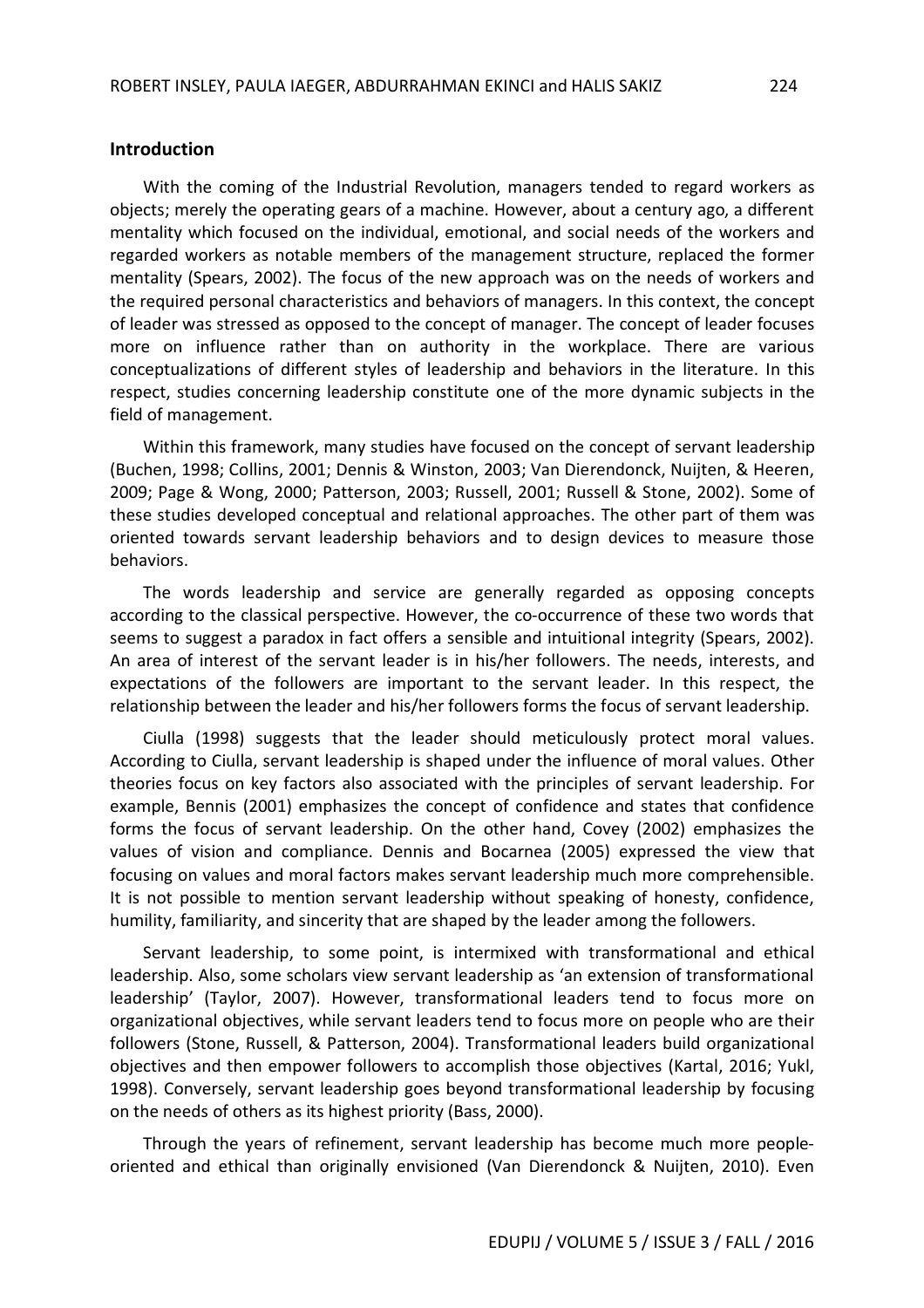though long-valued principles appear to be of little importance today, workers seek leaders they can trust, and they attach themselves with familiarity and sincerity to organizational environments (Van Dierendonck et al., 2009). In spite of the importance of the ethical dimension, servant leadership differs from the ethical leadership approach. For example, servant leadership is based upon moral authority (Sergiovanni, 2000). While ethical aspects comprise of one of the important elements of servant leadership (Page & Wong, 2000; Van Dierendonck & Nuijten, 2010), servant leaders focus on serving others first. Ethical leadership focuses on what is right and what is wrong as a means of setting an example for followers and others about the rightness or wrongness of particular actions (Guy, 1990). Ethical leadership is defined by Brown, Trevino, and Harrison (2005, p. 120) as "the demonstration of normatively appropriate conduct through personal actions and interpersonal relationships and the promotion of such conduct to followers through twoway communication, reinforcement, and decision-making'. In this definition we can also see that ethical leadership is more focused on modeling the ethical field than serving followers.

While there are different dimensions of servant leadership that have been studied, the primary emphasis has been focused on social and emotional factors. According to Greenleaf (1977), since serving in the process of leadership is inherent to the situation, then it makes sense as a conscious behavior. Thus, an artificial service mentality is meaningless. Greenleaf stated that a servant leader gives a greater priority to the interests and needs of others, rather than to his/her own interests and needs. A servant leader focuses primarily on the needs of others. The endeavor of service, in turn, results in a leader earning the cordial reception and approval of his/her followers. In other words, managers who voluntarily and cheerfully support others are accepted as leaders because of the feelings they arouse in their followers. In this respect, servant leadership makes sense depending on a response which is completely based on the behaviors of the leader. A leader who primarily focuses on the needs and expectations of his followers behaves in accordance with belonging, teamwork, and cooperation through cordial reception and loyalty.

Dennis and Bocarnea (2005) investigated servant leadership in terms of commitment to the growth of people, demonstrating modest behaviors, showing confidence, loving and, trusting his/her followers and improving a common vision. Spears (1998) articulated ten components of servant leadership; active listening, healing, awareness, persuasion, conceptualization, foresight, transaction, stewardship, commitment to the growth of people, and building community.

Barbuto and Wheeler (2006) developed a servant leadership scale that measured servant leadership behaviors in terms of level of self-sacrifice, willingness to do unrequited favors, persuasion, wisdom, and organizational management skills. Kiechel (1992), emphasizes five basic dimensions of servant leadership; listening, healing, remaining in the background, modesty, and organization. Buchen (1998), however, constructed his servant leadership concept based on four factors that he believed were most suited to organizations that are seen as part of the service sector, such as educational institutions and organizations. He emphasizes in his model that a servant leader should have a good personality, show reciprocal behaviors, be able to build relationships, and be concerned about and look toward to the future. Buchen (1998) determined that the follower should share the same understandings and behaviors as the leader, and that the leader should have the understandings and behaviors of the follower. Buchen regarded 'reciprocity' as the most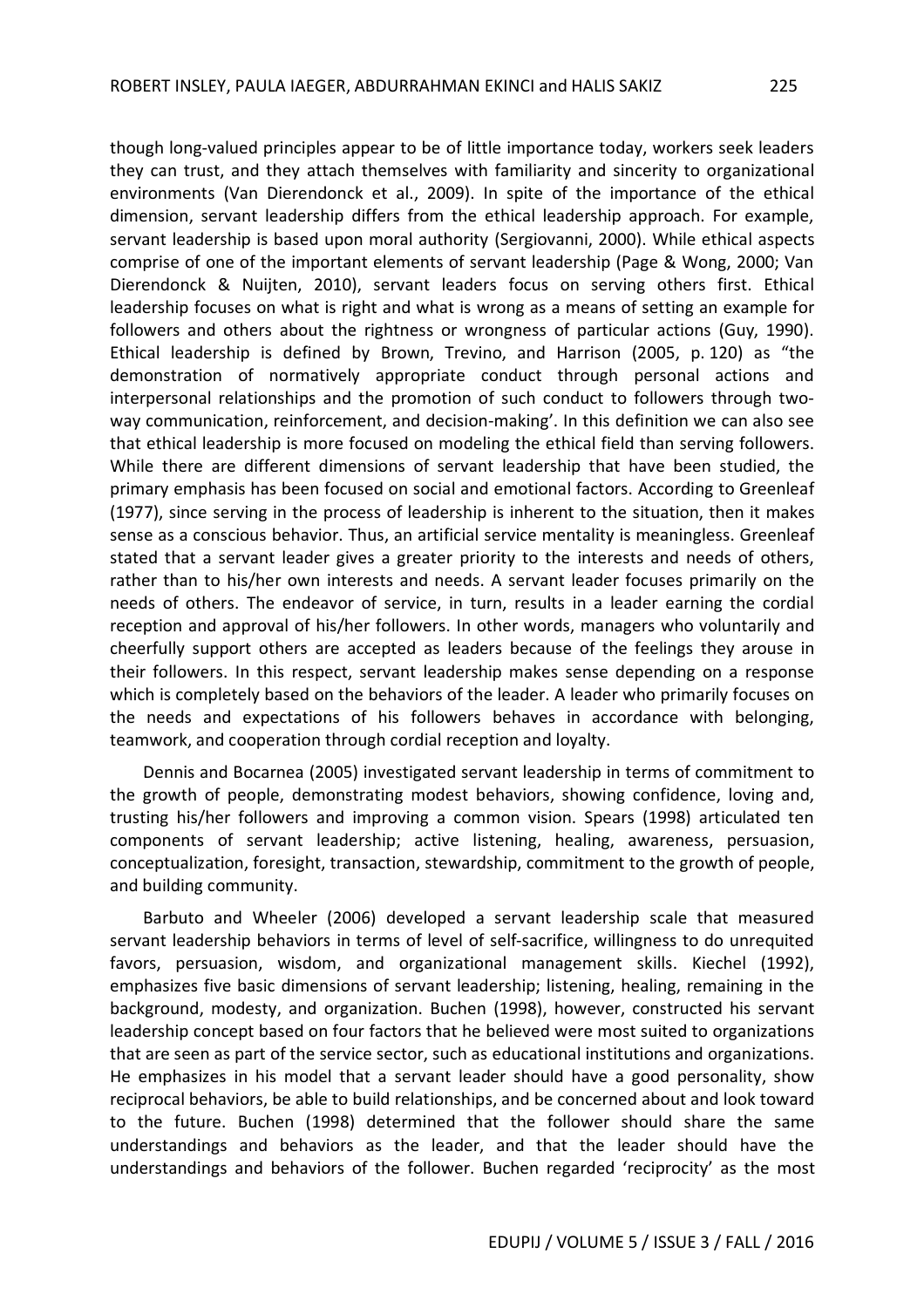important concept in servant leadership. According to Buchen, reciprocity is the most important factor that supports cooperation and teamwork in this process. It will be possible to build healthy and strong relationships and communication in this manner.

In his research Ekinci (2015) determined the school principals' servant leadership behaviors were based on five dimensions such as, empathy, altruistic behaviors, humility, integrity and justice. When the related literature is investigated, it is seen that servant leadership is generally defined as focused on followers' relationships and followers' emotions. Based on this evaluation, servant leadership can be defined as a leadership approach that expresses school administrators' (e.g., principals, vice-principals) efforts to genuinely and sincerely assist in solving teachers' problems, being there for them during both their good times and bad times, supporting them, encouraging them, caring about them, showing empathy, treating them equally, trusting them, and treating them with modesty and self-devotion by striving to meet the highest priority needs of others.

Primary and secondary school principals in Turkey are appointed by school districts without any training and without regard about teachers' views. In Turkey, becoming a school principal in primary and secondary schools demands at least three years' experience as an assistant principal or eight years as a teacher in the same kind of school. The appointment of a school principal who has these requirements is based on the authority of the school district's decision (MEB [Ministry of National Education], 2014). In turn, principals believe they are responsible/accountable for their school districts only and not for their teachers. Such perceptions can affect principals' servant leadership behaviors. In this respect, teachers' perceptions about their principals' servant leadership behaviors are also important indicators about their principals' level of accountability.

With the above rationale in mind, the aim of this study was to determine the servant leadership behaviors that were displayed or expected to be displayed by principals towards the teaching staff at their schools from the teachers' perspectives. With this aim in mind, answers to the following research questions were sought:

- What are the perceptions of teachers towards the servant leadership behaviors displayed by their principals?
- What are the perceptions of teachers towards the servant leadership behavior that should be displayed by their principals?

#### **Methodology**

Data was collected in a focus group discussion. According to Bowling (2002), a focus group discussion is the use of the dynamism of the group for profound knowledge acquisition and the generation of ideas within an unstructured interview and discussion between a small group and a leader.

In this process, the knowledge of informed participants is essential for the study (Morgan, 1997). Focus group discussion has a significant function for data collection regarding capturing the reactions to manners, feelings, beliefs, experiences, and situations (Morgan & Kreuger, 1993). In the leadership literature, some studies are available to reveal dimensions of servant leadership and outline servant leadership behaviors (Spears, 1998 Laub, 1999; Russell & Stone, 2002; Barbuto & Wheeler, 2006; Van Dierendonck & Nuijten, 2010; Ekinci, 2015). However, it is thought that the study will reveal what kinds of behaviors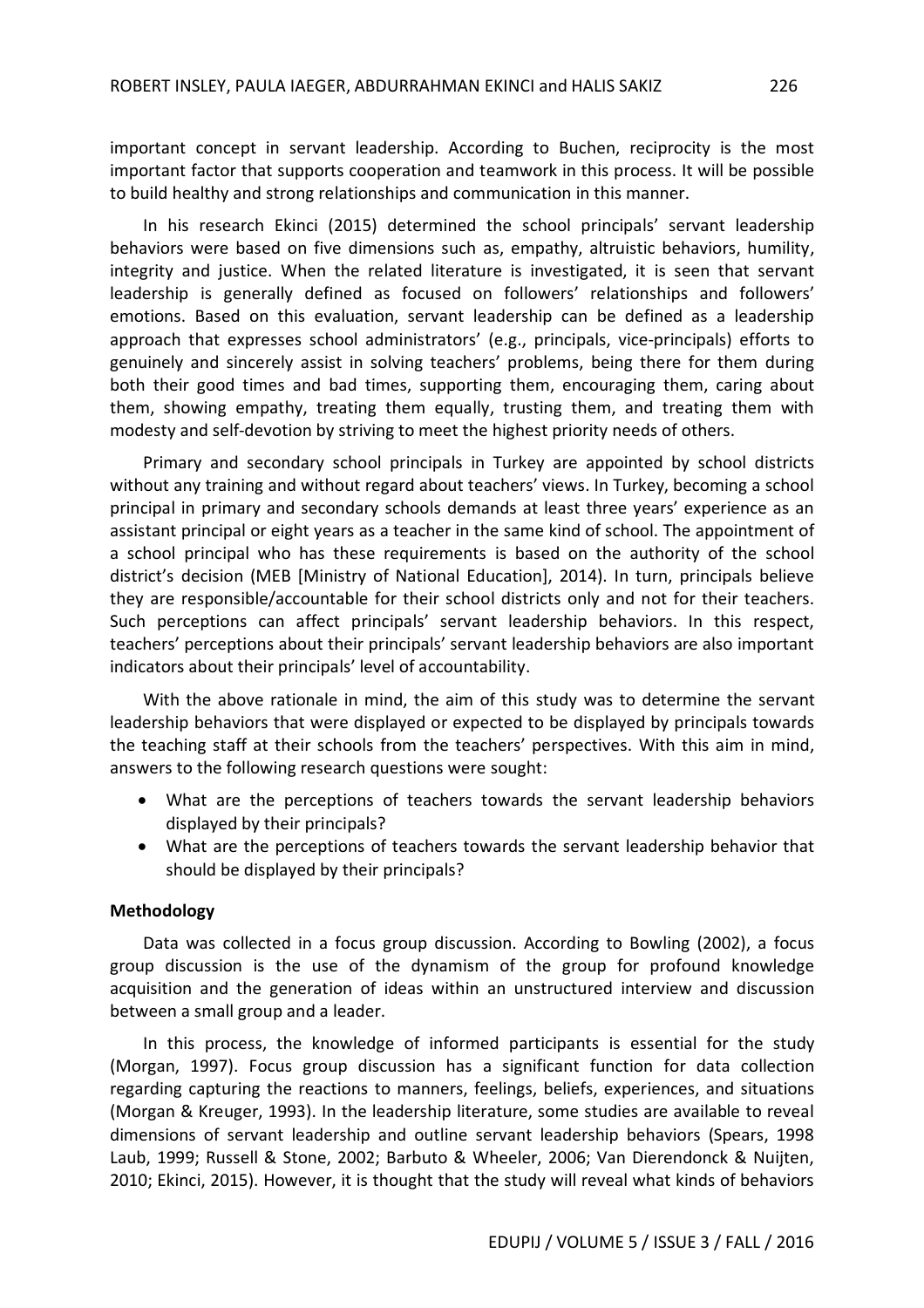are displayed by school principals as servant leadership and what teachers' expectations are from school principals in terms of servant leadership within the school. In this regard, it is considered that the use of focus group discussion, as one of the quantitative methods, is a more appropriate approach in the determination of school leadership behavior that had not been agreed on theoretically in the literature. Additionally, it is considered that in a group discussion, teachers can put forward different views, give examples of events, and be more comfortable to express themselves while considering the opinions of their colleagues. This is seen especially in terms of giving the participants the opportunity to clarify the terms of debate and highlight different points of discussion. For this reason, focus groups are thought to be key in obtaining rich data.

In the literature, there are a number of studies detailing findings about the servant leadership behavior. However, it was thought that a new study was needed that could reveal the expectations of teachers from their school principals as they relate to servant leadership. Therefore, a qualitative study employing a focus group approach was deemed appropriate for leadership behaviors which are mostly not agreed upon in the literature. On the other hand, it was thought that teachers could compare ideas and maintain new opinions, thanks to the nature of the focus group. So, it was decided that the 'focus group discussion' method would be an appropriate method to collect data pertaining to servant leadership behaviors of principals according to the teachers' views. The social and emotional dimensions of servant leadership were especially dominant in the discussion. The obtained data on personal experience is also in confirmation of these views.

Teachers from 12 different schools participated in the focus group discussion. The reason that 12 teachers were selected to participate regards many scholars' suggestion that to 6 to 12 participants is an effective size for focus group discussions (Greenbaum, 1998; Yildirim & Simsek, 2006). In this regard, the upper limit was targeted by the researchers. Twelve teachers participated and they did so voluntarily. Thus, the working group of the study included 12 teachers (seven teachers from primary schools and five teachers from secondary schools) who were in service in schools in Turkey. The teachers had to be experienced in order to share informed opinions on the subject of the study, so at least four years' experience was required of the teachers. Participants' teaching experience ranged from 4 to 22 years, and the working group included eight males and four females.

The researchers determined two basic questions to collect the data. One of the questions was oriented to the current servant leadership behaviors of the principals and the other to the expected servant leadership behaviors from the principals. The two questions are:

- In what circumstances does your administrator perform the behavioral and emotional features of Servant Leadership? Please include, as much as you can, specific examples and stories of your principal's (or former principal's) behavior.
- What kind of behavioral and emotional approaches do you think school administrators can/should perform in the scope of Servant Leadership at their/your schools? Please list specific ways that Servant Leadership could support and benefit you as an educator.

A snowball sampling method was used to determine the participants. This method was used for the rich data that could be collected to identify participants who are concerned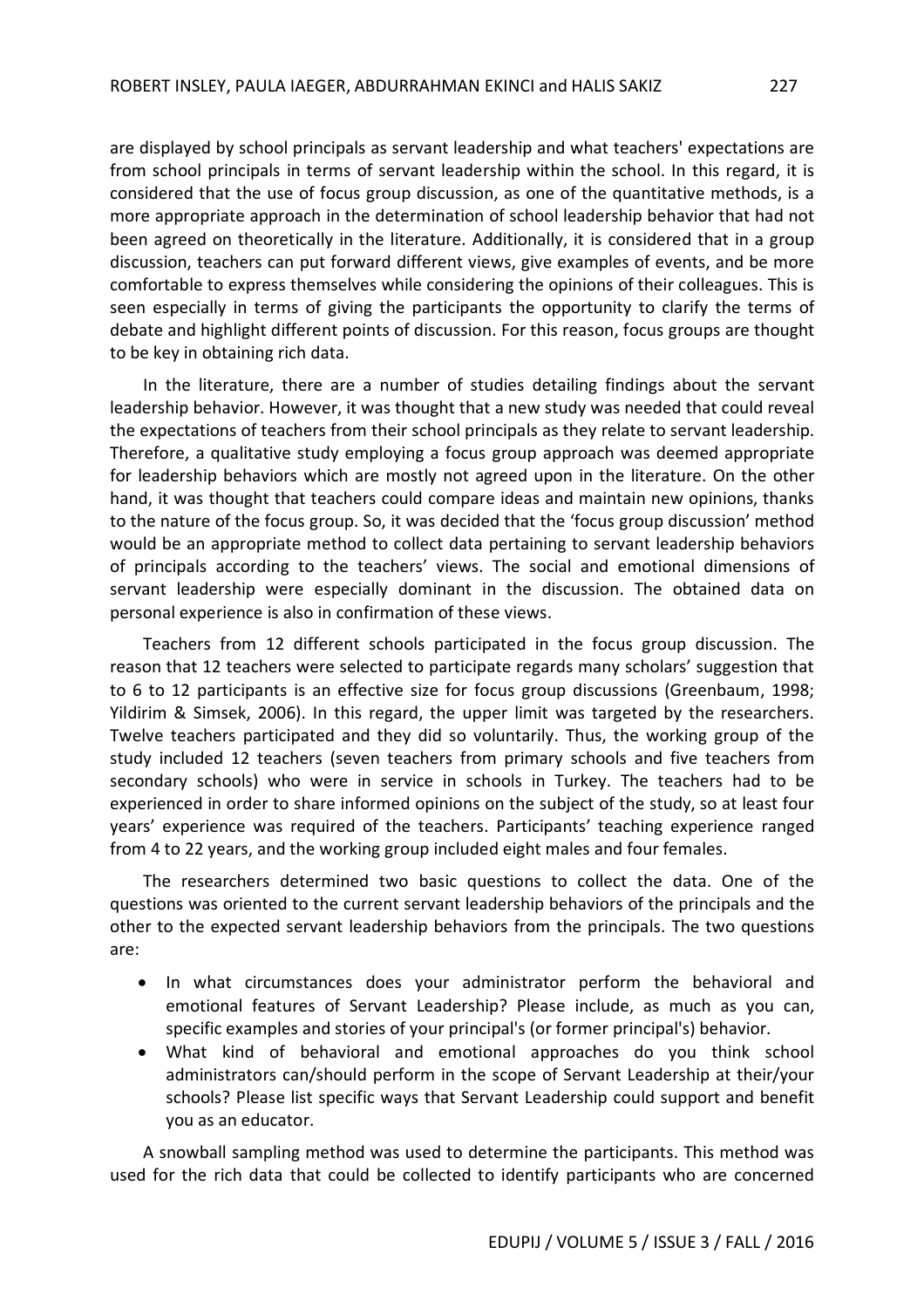about the issue because it is thought that it would be difficult to gather data about the servant leadership concept when many teachers had heard about it for the first time. Although it is important to provide informative text to give participants an idea, it is also considered important for participants to have experience and active involvement in order to provide responsive theoretical knowledge. For this reason, with the snowball sampling method it is possible to provide qualified participants more systematically and expediently from the first person who is reached.

With this aim, one teacher out of the population was contacted based on a local school district managers' suggestion. Then we acquired a list of schools located in Turkey. Next, we contacted the person who the local school district manager suggested and asked that teacher to recommend a teacher in Turkey who would be able to provide us with useful information about servant leadership. After this individual recommended a teacher, we made contact and followed the same process for the others until we had 12 teachers who were willing to share their opinions regarding servant leadership.

After receiving this information, the researchers contacted each participant. Each of the 12 participants was from a different school. Each of these teachers was clearly informed about the subject and aim of the study. Then, he/she was asked to voluntarily participate in the focus group session. This process was then applied to each new participant until the 12 participants were determined (Yazicioglu & Erdogan, 2004; Yildirim & Simsek, 2006).

After determining the participatory group, an informative text on servant leadership was prepared. Then, a copy of the text was distributed to each of the participants to read before the discussion. The discussions were conducted during a two-hour session. The researchers asked the participants to make a choice between a voice recording and notes being taken of their opinions. The participants preferred the note taking. Then, two people were asked to write up the opinions of the participants.

The content analysis method was used to analyze the data. Content analysis is now considered as an umbrella term referring to a significant number of diverse research strategies, approaches and techniques. Broadly, content analysis refers to a set of methods for studying or retrieving meaningful information from documents. More specifically, content analysis can define a family of techniques for studying the unspoken information or evidence of texts and artifacts (Hodder, 1994). The main aim of content analysis is to obtain the concepts and relations that can explain and give meaning to the collected data (Yildirim & Simsek, 2006).

The most used five types of texts used in content analysis are written text, such as books and papers, oral text, such as speech and theatrical performance, iconic text, such as drawings, paintings, and icons, audio-visual text, such as TV programs, movies, and videos, and hypertexts, which are texts to be found on the Internet. The main data source in this study was oral text. The expressions of teachers were recorded and analyzed in terms of their content.

The main aim of this research was to determine the teachers' views about the two research questions; therefore content analysis was practical for this process. Before analyzing the data, both records of the discussion were investigated. It was concluded that these discussions were consistent with each other and similar notes were taken. The opinions that were included in both of the records were subjected to content analysis. The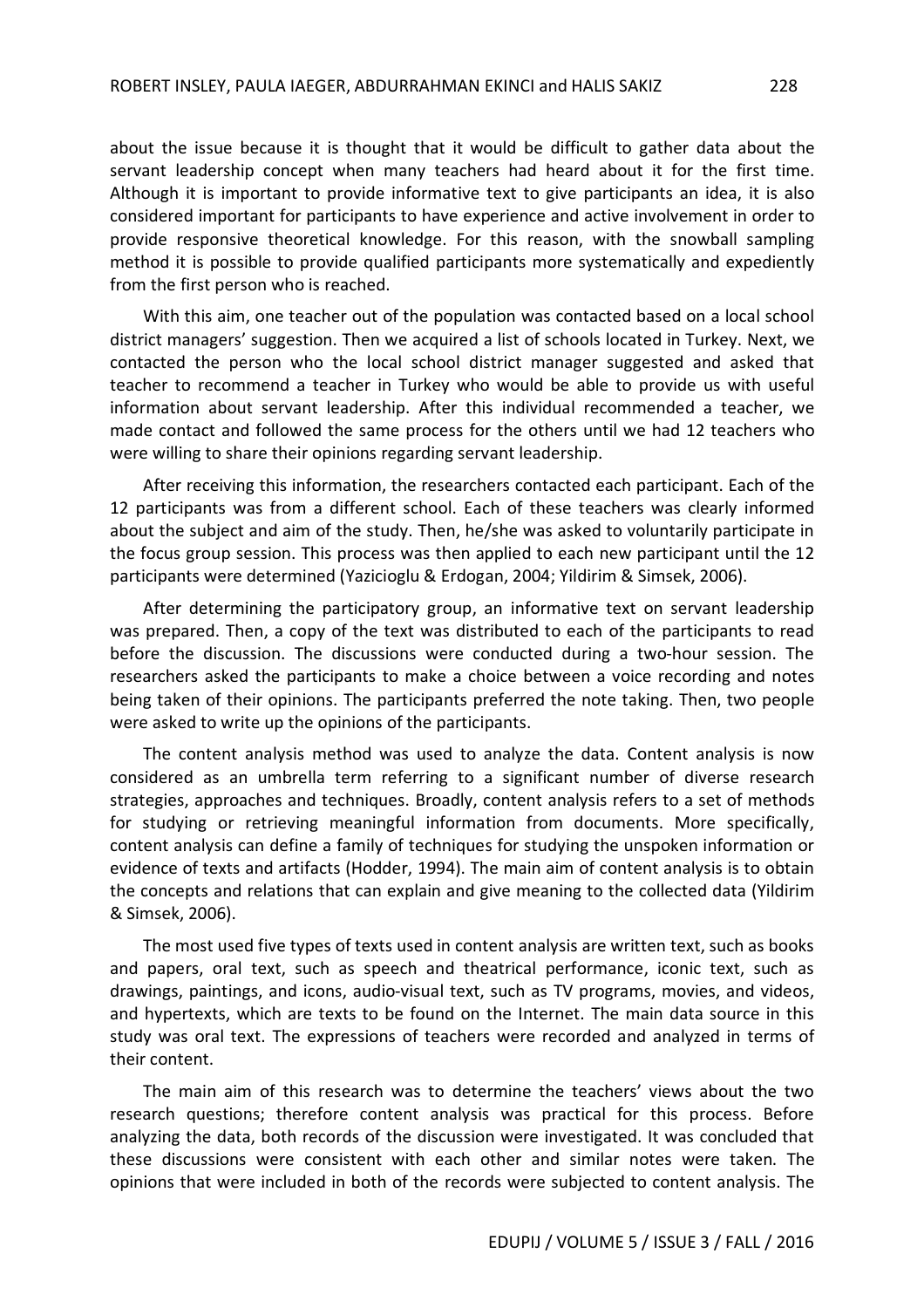opinions were presented as sentences and conceptual statements in terms of the analysis unit. In addition, the opinions of the participants were directly presented and discussed when required.

#### **Findings**

The opinions of the teachers regarding servant leadership behaviors of the principals are shown below. First, the opinions of the teachers about the servant leadership behaviors of the head teachers towards the teachers were analyzed and presented in Table 1. Then, the opinions of the teachers about their expectations of servant leadership behaviors from the principals were analyzed and presented in Table 2. In both cases, the opinions of the teachers were analyzed via content analysis. The opinions were presented together with related sentences, and these sentences were matched with the related concepts.

**Table 1.** Subject which principals display servant leadership behavior according teachers' opinion

| No             | <b>Opinions</b>                                                                                                                                                                                      | <b>Related concepts</b>                                                      |
|----------------|------------------------------------------------------------------------------------------------------------------------------------------------------------------------------------------------------|------------------------------------------------------------------------------|
| 1              | He/She displays a friendly approach.                                                                                                                                                                 | Familiarity, kindness                                                        |
| $\overline{2}$ | He/She does not leave me alone on my special days.                                                                                                                                                   | To value and support                                                         |
| 3              | He/She cares about objectivity and fairness.                                                                                                                                                         | Justice                                                                      |
| 4              | He/She is supportive in problem-solving. He/She responds to the<br>demands on the school and management. He/She supports the teacher<br>on bad days. He/She tries to provide the required materials. | To support and empower                                                       |
| 5              | He/She consults me on subjects that concern me.                                                                                                                                                      | Caring, taking decisions<br>according to the team,<br>sharing responsibility |
| 6              | He/She draws attention to ethical principles.                                                                                                                                                        | Ethical conduct                                                              |
| 7              | He/She behaves modestly in his/her relationships.                                                                                                                                                    | Modesty                                                                      |
| 8              | He/She encourages cooperation.                                                                                                                                                                       | Building the community,<br>making a team, sharing<br>the responsibility      |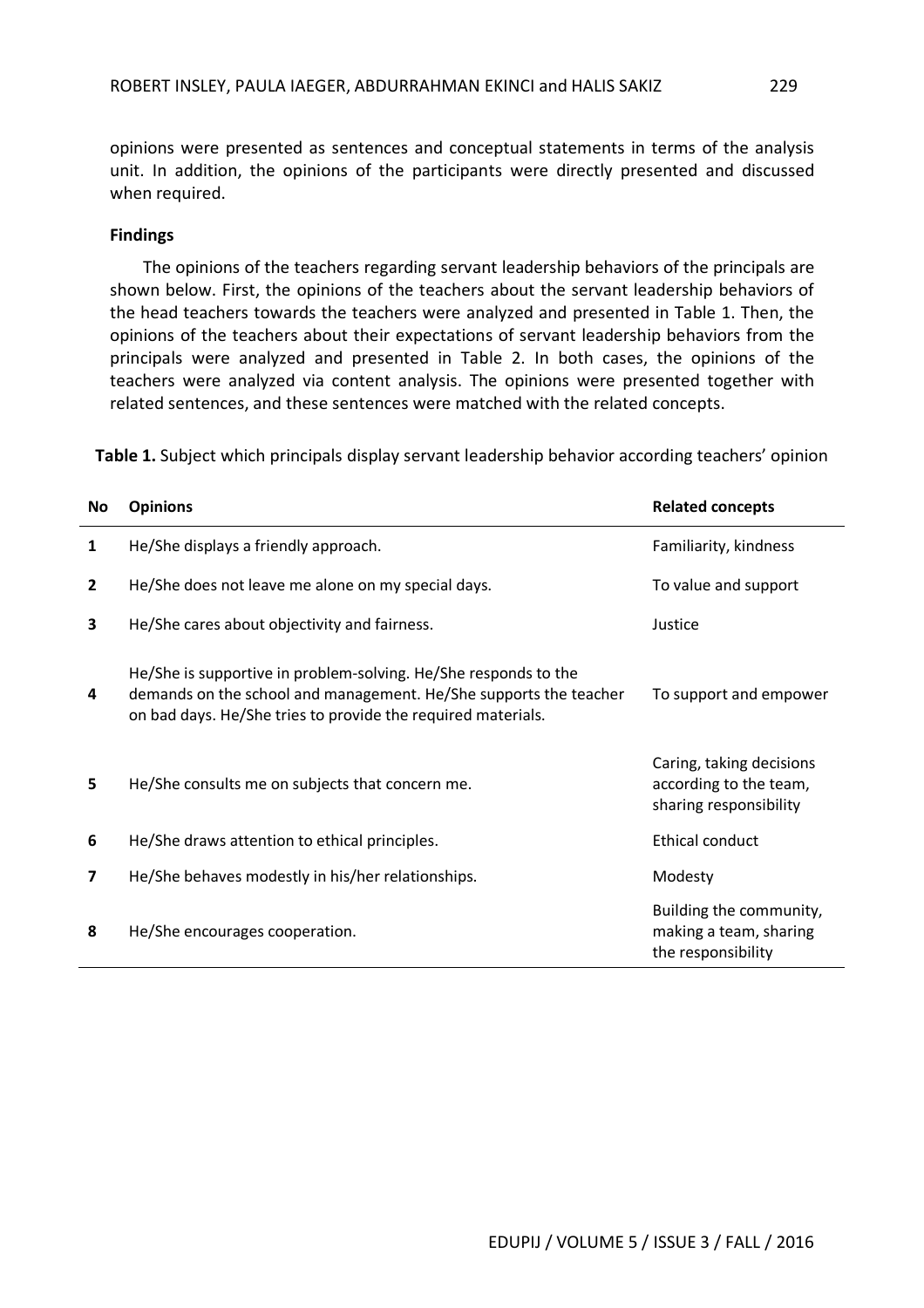| No             | <b>Opinions</b>                                                                                                                                                                                                                                                                            | <b>Related Concepts</b>                                                                           |
|----------------|--------------------------------------------------------------------------------------------------------------------------------------------------------------------------------------------------------------------------------------------------------------------------------------------|---------------------------------------------------------------------------------------------------|
| $\mathbf{1}$   | He/She should arrange social activities in which teachers can come together.                                                                                                                                                                                                               | Building community, sharing, organization                                                         |
| $\overline{2}$ | He/She should develop good relationships. He/She should develop a friendly and familiar relationship style.<br>He/She should have empathic relationship skills. He/She should make his follower feel that he cares about<br>them, through being a listener.                                | Developing relationships, empathy,<br>listening, caring                                           |
| 3              | He/She should be modest. He/She should be familiar and sincere and make this felt. He/She should be<br>thoughtful towards the teachers. He/She should respect and value the teachers. He/She should treat the<br>teachers with love and sincerity.                                         | Modesty, familiarity, sincerity, love, a<br>sensibility of respect, an ability to value           |
| 4              | He/She should support and empower the teachers. He/She should be beside the workers on bad days. He/She<br>should defend and embrace the teachers. He/She should motivate and encourage the workers in terms of the<br>profession. He/She should hand over initiative to the workers.      | To support, develop, be helpful, an ability<br>to embrace, hand over initiatives,<br>encourage    |
| 5              | He/She should share the responsibilities and workload at the school. He/She should do his best for the<br>arrangement and preparation of the educational environment. His/her relationships should be strong outside of<br>the school. He/She should be visible in the school environment. | Responsibility and sharing the leadership<br>service and doing favors willingly, be<br>pioneering |
| 6              | He/She should stand alongside the teachers, especially on special days such as deaths, births and weddings.                                                                                                                                                                                | Service, supporting, team mentality                                                               |
| 8              | He/She should be determined in problem solving.                                                                                                                                                                                                                                            | Determination, problem-solving                                                                    |
| 9              | He/She should be patient and stoical.                                                                                                                                                                                                                                                      | Patience                                                                                          |
| 10             | He/She should deliver positive messages on the achievement and self-sacrifice of the teachers. He/She should<br>operate an appreciation and reward system. He/She should reward and appreciate achievement in moderation.                                                                  | Rewarding, caring, appreciation                                                                   |
| 11             | He/She should trust in the teachers. He/She should keep confidences.                                                                                                                                                                                                                       | Keep confidences                                                                                  |
| 12             | He/She should include the teachers in decision making and focus on works based on voluntariness. He/she<br>shouldn't expect things in return in his/her social relationships.                                                                                                              | Participation-based decision making, being<br>of service and doing favors willingly               |
| 13             | He/She should adopt a fair manner and approach.                                                                                                                                                                                                                                            | Justice                                                                                           |

### **Table 2.** Servant Leadership Behaviors That Principals Should Display According to Teachers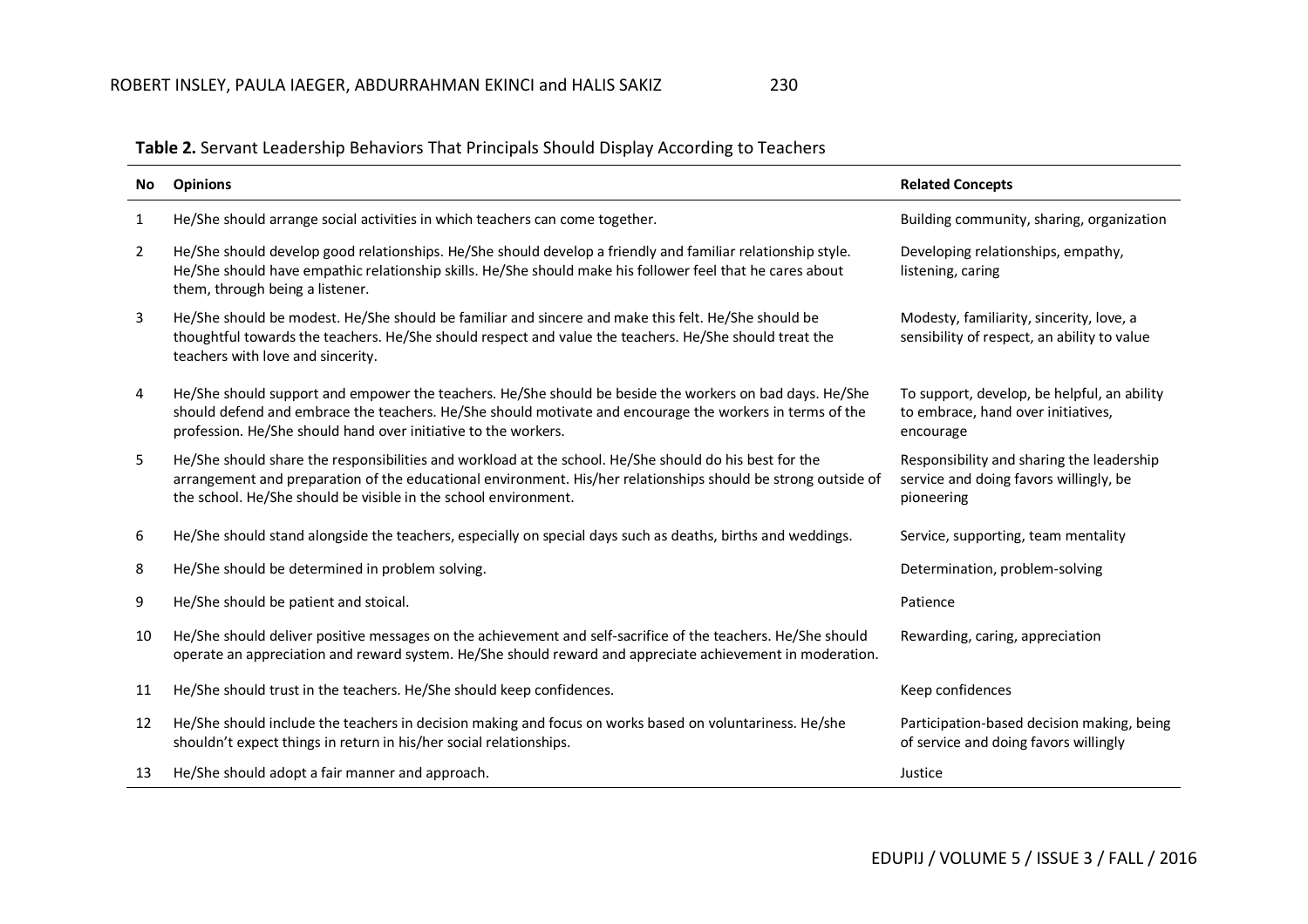When the opinions of the teachers about their expectations of servant leadership behaviors from the principals on Table 2 are analyzed, it is seen that teachers identified behaviors that are similar with what was identified in the literature as servant leadership dimensions. According to the teachers, expectations of their principals, in terms of servant leadership behavior dimensions, are widely focused in communication (developing relationships, listening, sincerity, building community etc.) and social and emotional support (service and favors, caring, supporting etc.). These findings reveal that it is important for school principals to have a good relationship with teachers, build school community, listen to teachers, have empathy and to support them, serve them, defend and protect them. For schools, the servant leadership approach has the function of being aware about teacher's needs and also focusing on these needs and developing a behavioral approach for them. In this regard, the school principal's sensibility will play an important role according to teachers' expectations for their acceptance of servant leadership.

The school is an organization where human affairs and feelings are intense, in addition to its being a bureaucratic organization. Therefore, the role of principals in conducting their administrative duties efficiently and building productive organizational climates cannot be denied. Servant leadership behaviors have important functions in generating a healthy organizational climate where sincerity and emotional commitment exist. For instance, participant A had the following opinion:

There is a certain distance between the principal and the teachers in our school. Teachers complain that the principal deals with the paperwork, the compulsory bureaucracy, more than he takes an interest in the teachers and education. The principal talks about the obligations; but such obligations cannot always be met. He is stuck in the theory. In addition, I think the main concern that causes a distance between the teachers and principals is, first of all, the principal does not come out of his room. He cannot build intense personal relationships with the teachers due to his personality. This miscommunication due to the personality of the principal causes the teachers to keep themselves apart. The humanistic connection between the principal and the teachers has been broken recently. The principal distributed invitation cards to all of the teachers for the wedding ceremony of his son. However, only two teachers attended the ceremony out of the 45-50 invitees. I concluded from their manners at school, that that the principal was offended by the teachers. Minimal relationships have taken the place of the poor relationships between the principal and the teachers.

In this study, when the opinions of teachers were analyzed, it was evident that the expected servant leadership behaviors of principals consisted not only of positive behaviors, but also on management strategy. Furthermore, these behaviors (carrying out activities oriented to social sharing, supporting the workers, being an effective listener, handing initiative to the workers, etc.) are only gained through servant leadership education. For example, participant F emphasized the developing role of the relationships that principals should build in the following statement:

First of all, teachers should organize special days in which the principals and the teachers can come together and socialize within the servant leadership. He should also build sincere relationships with teachers both in and outside of the school. He should be modest in his behaviors toward the teachers. He should not make the teachers feel a status gap. He should develop friendly relationships with teachers.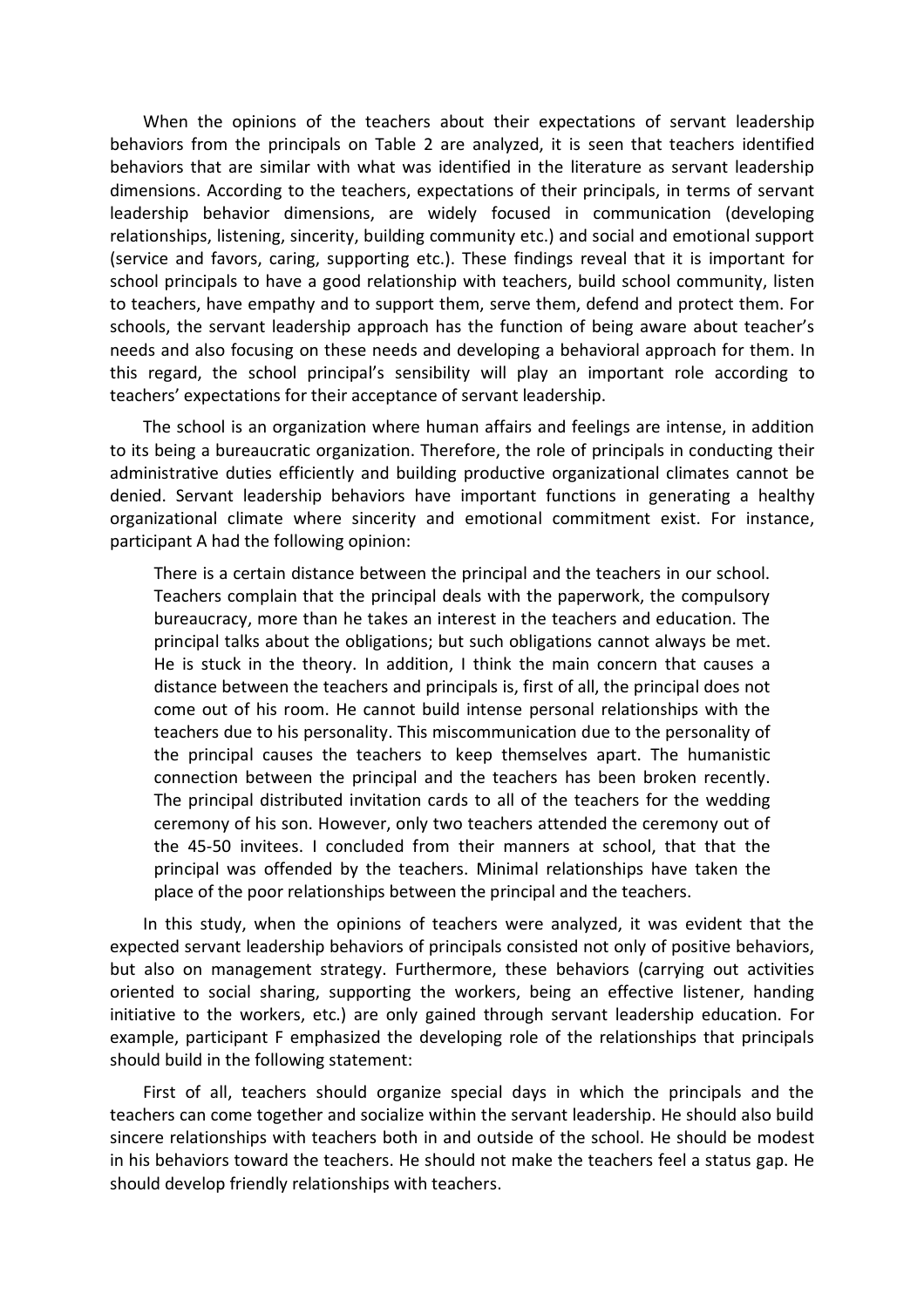#### **Conclusion and Discussion**

The data was collected in focus group discussions that were held with the teachers and centered on their opinions of their principals' servant leadership behaviors. The teachers were asked to express their opinions when considering their own principals. Three of the participants stated that their principals did not display any servant leadership behaviors. When the opinions of the participant teachers were evaluated, it was concluded that the servant leadership behaviors of the principals were limited. As is noted in the findings, it is possible to say that the behaviors which are evaluated within the servant leadership paradigm are generally restricted to the personality (goodwill, ethics, modesty, cooperationbased approach, human affairs, etc.). Personality is a critically important factor in the servant leadership approach (Greenleaf, 1977; Laub, 1999; Spears, 2002). For example, Spears (2002) regards the personality as one of the most important resources of servant leadership. Modest, compatible individuals who try to solve the problems of others create an impact on and generate an acceptance in their staff. These feelings arise depending on these characteristics of the individual, and this impact and acceptance is an important resource of servant leadership. However, regarding the behaviors which are accepted within servant leadership as only a reflection of the personality restricts the idea of servant leadership. In this concept, personality is an important dimension of servant leadership. Intentional behaviors toward followers also plays an important role (Daft, 2001). However, it was concluded from the findings that the servant leadership behaviors displayed by the principals were not sufficient in terms of quality and quantity. Thus, principals should develop conscious behavioral approaches toward the teachers in addition to displaying goodwill and personality-based servant leadership behaviors (Patterson, 2003).

Teachers in the current study identified their opinions about their school principals' behaviors in terms of servant leadership as having relations that are friendly and kind, showing respect and value, treating with justice, supporting and encouraging them, caring for them and sharing responsibility, having ethical and modest behaviors and building community in school. When these findings are evaluated, it can be concluded that school principals show their servant leadership behaviors based on relationships in a narrower frame. For instance, in the literature, although servant leadership behaviors are still not agreed upon, many studies have determined and widely accepted dimensions such as an empathetic relationship, stewardship, integrity, listening, encouraging, sincerity, vision, humility, healing, and justice (Dennis & Bocarnea, 2005; Laub, 1999; Patterson, 2003; Spears, 1998). For this reason, when findings in this study are compared with the literature, it can be interpreted that school principals do not have sufficient servant leadership behaviors and need to develop these behaviors.

In this study, this situation reveals that the above principal is a bureaucratic manager rather than a leader. This teacher indicates that the teachers and principal have nothing in common except the compulsory assignments and relationships and refuse to accept any invitations from the principal. It is seen that the humanistic relationships between the teachers and the principal can disappear. Servant leadership behaviors contribute to the cooperation and teamwork within or outside of the organization in terms of a sense of 'belonging' and other sharing (except from work) that are created within the context of reciprocity. In this context, the principals should primarily be sensitive to the needs and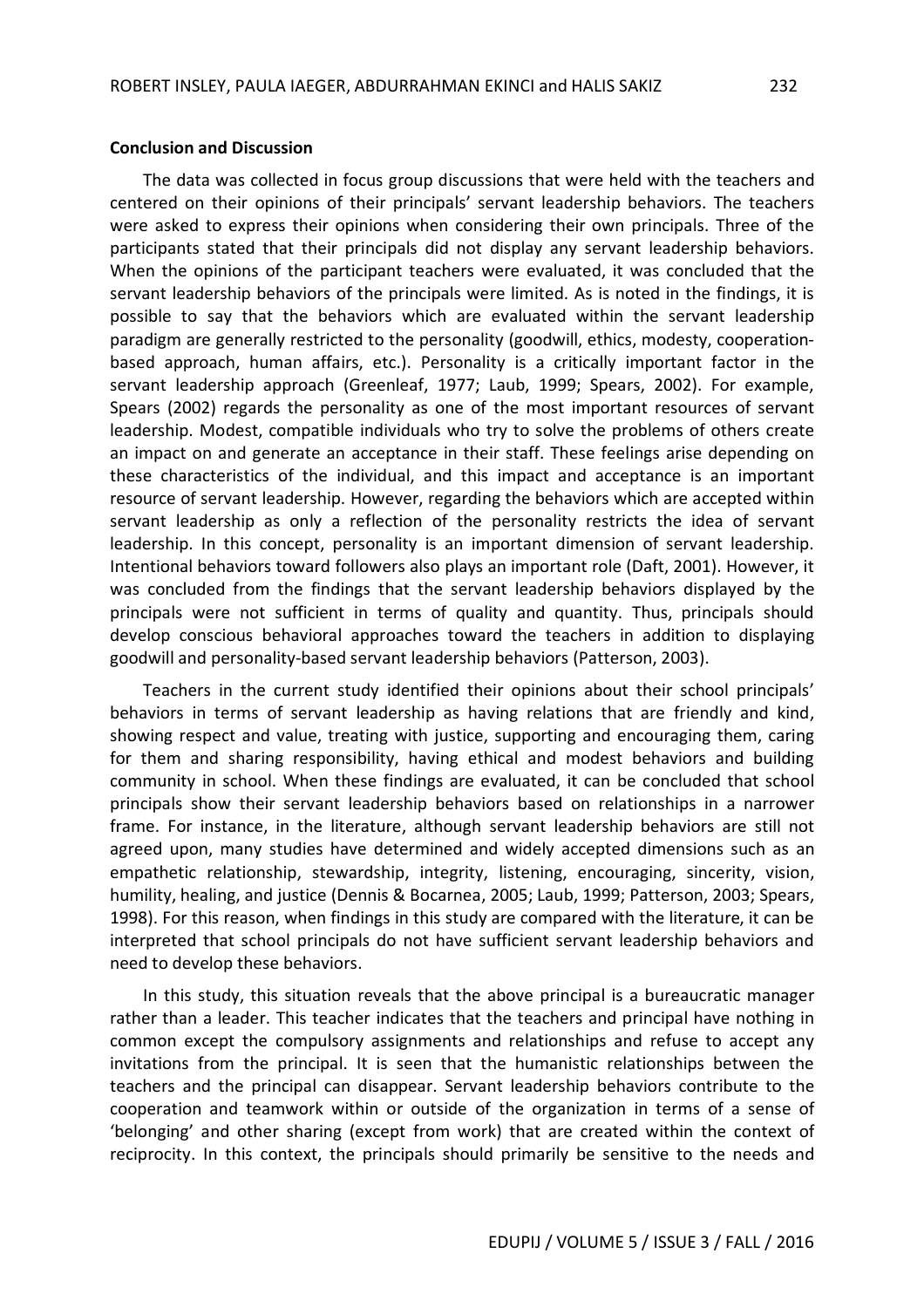expectations of the teachers. The principals should offer opportunities for space and time sharing in and outside of the school.

The second stage of the study is based on the servant leadership behaviors that principals could display or are expected to display towards the teachers. When the findings were investigated, teachers offered a wide range of opinions on the behaviors that principals could display in and outside of the school. The most emphasized behaviors involve developing communication skills, offering opportunity for common space and time sharing, sincerity, goodwill, tolerance, respect, empathy, sensitivity to the problems of the workers, and supportive approaches. The data collected clearly coincides with the dimensions of servant leadership as determined by a number of key researchers in the field (Barbuto & Wheeler, 2006; Buchen, 1998; Dennis & Bocarnea, 2005; Dennis & Winston, 2003; Joseph & Winston, 2005; Kiechel, 1992; Walker, 1997).

Data revealed that teacher perceptions included ideas about positive behaviors of principals as well as effective management strategies. Taylor (2002) stated that effective servant leadership was primarily dependent on a leader who is an effective listener and signals to his real followers that he understands and cares for them. Taylor (2002) also stressed the importance of communication skills in this statement. DeGraaf, Tilley, and Neal (2001) stated that nearly 45% of the energy was consumed through misunderstandings or a lack of understanding and communication problems in the social dimension of an organization. Most of the expectations of the participants, explained as servant leadership behaviors, focus on communication skills. The behaviors that principals should display in this context play an important role.

In this study, some participants stated that that their principal as a servant leader was not sufficient, especially in social relationships, communication, empathy, and modesty. However, much research has suggested that servant leadership could be built on modesty, sincerity, altruism, cooperation and reciprocity rather than on a hierarchical model (Daft, 2001; Laub, 1999; Page & Wong, 2000; Patterson, 2003; Spears, 2002). These researchers have also stated that the above-mentioned factors are prerequisites for achieving organizational goals. Organizational structures such as schools are especially shaped by and depend on social relationships and interaction, and leaders who display the required servant leadership behaviors are much needed in those organizations.

When the data were evaluated, the behaviors of the principals within the servant leadership context were found to be less than desirable. A list of suggested servant leadership behaviors covering the dimensions of the subject appeared when the opinions of the teachers were investigated. In this context, the primary suggestion is that principals should receive servant leadership education via instructional programs that could be developed based on the present findings.

#### **Notes**

Corresponding author: ABDURRAHMAN EKINCI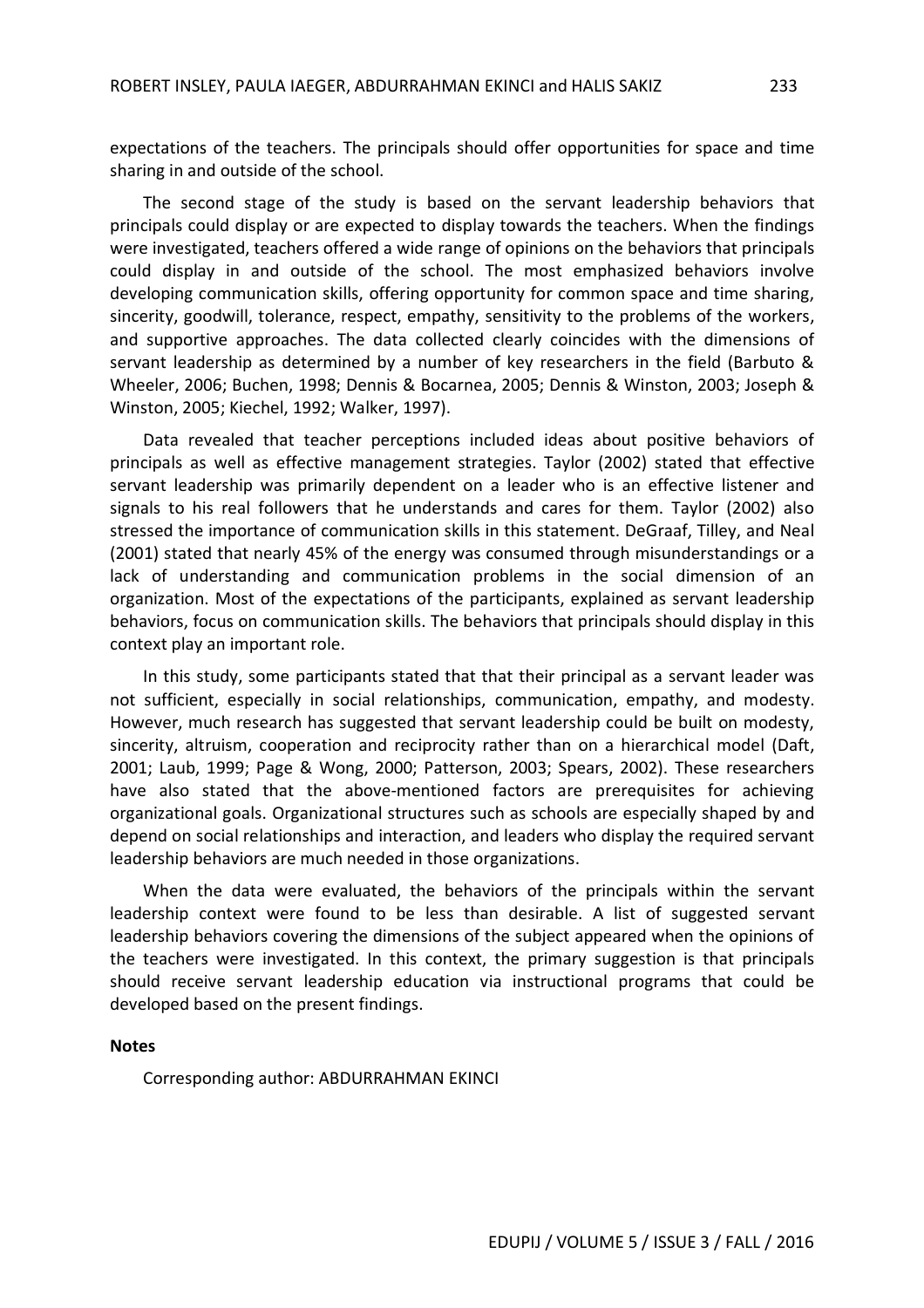#### **References**

- Barbuto, J. E., & Wheeler D. W. (2006). Scale development and construct clarification of servant leadership. *Group & Organization Management, 31*, 300-326.
- Bass, B. M. (2000). The future of leadership in the learning organization. *Journal or Leadership Studies, 7*, 18-38.
- Bennis, W. (2001). Become a tomorrow leader. In L. Spears, & M. Lawrence (Eds.), *Focus on leadership: Servant leadership for the twenty-first century* (pp. 101-110)*.* San Francisco: Jossey-Bass.
- Bowling, A. (2002). *Research methods in health: Investigating health and health services.* Philadelphia: PA: McGraw-Hill House.
- Brown, M. E., Trevino, L. K., & Harrison, D. A. (2005). Ethical leadership: A social learning perspective for construct development and testing. *Organizational Behavior and Human Decision Processes, 97,* 117-134.
- Buchen, I. H. (1998). Servant leadership: A model for future faculty and future institutions. *Journal of Leadership & Organizational Studies, 5,* 125-134.
- Ciulla, J. (1998). *Ethics: The heart of leadership.* Westport, CT: Praeger.
- Collins, J. C. (2001). *Good to great: Why some companies make the leap…and others don't.* New York: Harper Collins.
- Covey, S. (2002). Focus on leadership: Servant leadership for the 21st Century. In L. Spears (Ed.), *Servant leadership and community leadership in the twenty-first century* (pp. 27-34)*.* New York: Wiley.
- Daft, R. (2001). *The leadership experience.* Fort Worth, TX: Harcourt.
- DeGraaf, D. G., Tilley, C., & Neal, L. L. (2001). *Servant leadership characteristics in organizational life (Voices of servant leadership series; booklet 6).* Indianapolis: Greenleaf Center for Servant-Leadership.
- Dennis, R. S., & Bocarnea, M. (2005). Development of the servant leadership assessment instrument. *Leadership & Organization Development Journal,* 600-615.
- Dennis, R. S., & Winston, B. (2003). A factor analysis of Page and Wong's servant leadership instrument: From items to factors. *Leadership & Organization Development Journal, 24*, 455-459.
- Ekinci, A. (2015). Development of the school principals' servant leadership behaviors scale and evaluation of servant leadership behaviors according to teachers' views. *Education and Science*, *40*, 341-360.
- Greenbaum, T. L. (1998). *The handbook for focus group research*. Thousand Oaks, CA: Sage.
- Greenleaf, R. K. (1977). *Servant leadership: A Journey into the nature of legitimate power and greatness.* New York: Paulist Press.
- Guy, M. E. (1990). *Ethical decision making in everyday work situations:* Greenwood Publishing Group.
- Hodder, I. (1994). *The interpretation of documents and material culture*. Thousand Oaks: Sage.
- Joseph, E., & Winston, B. (2005). A correlation of servant leadership, leader trust, and organizational trust. *Leadership & Organization Development Journal, 26*, 6-22.
- Kartal, S. E. (2016). Determining school administrators' perceptions in institutional culture: A qualitative study. *Educational Process: International Journal, 5,* 152-166.
- Kiechel, W. (1992). The leader as servant. *Fortune, 125*, 121-122.